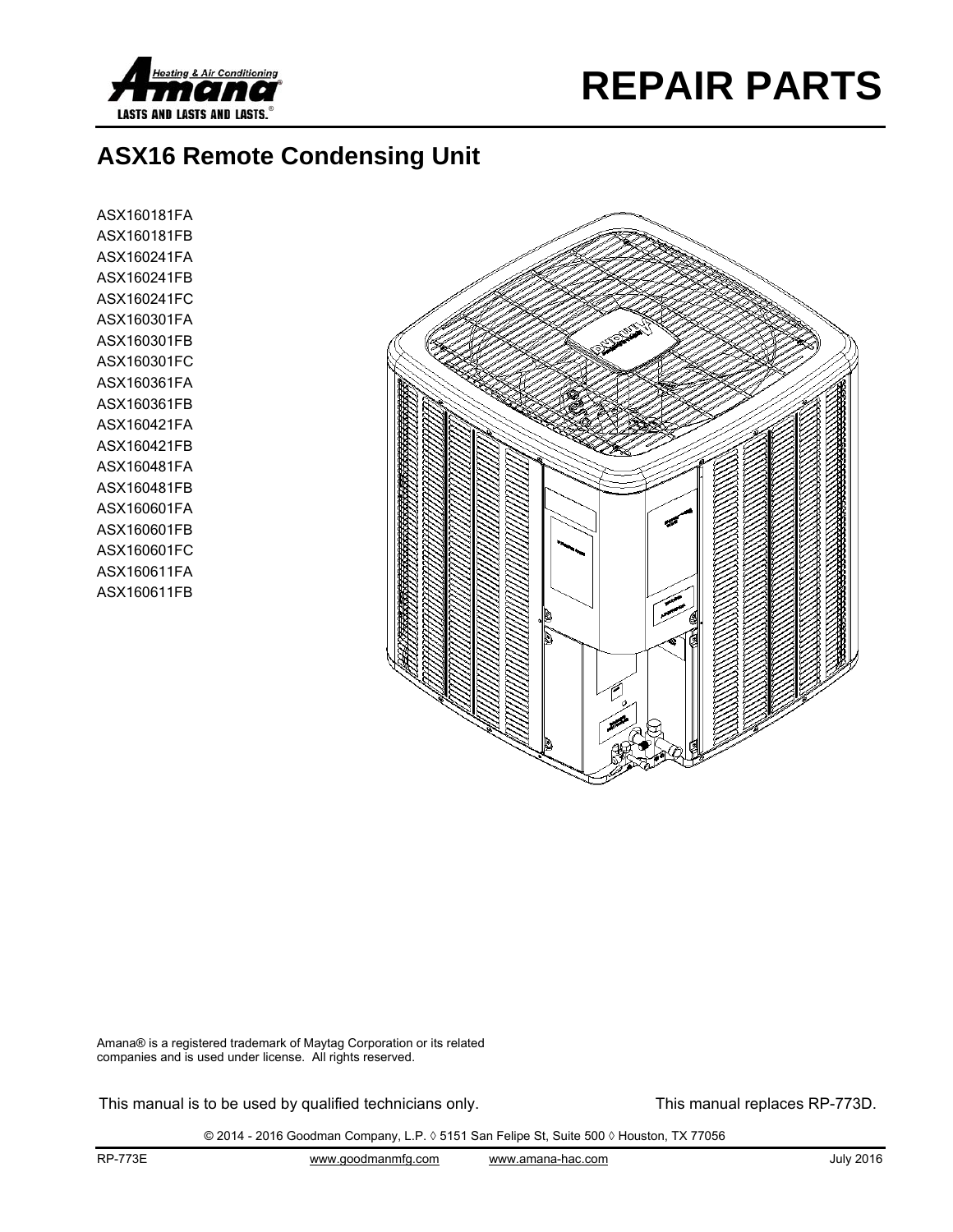#### **Index**

| <b>Functional Parts List</b> |       |
|------------------------------|-------|
| Illustration and Parts       | 4 - 9 |

*Views shown are for parts illustrations only, not servicing procedures*

#### **Text Codes:**

AR - As Required NA - Not Available NS - Not Shown 00000000 - See Note QTY - Quantity Example (QTY 3) (If Quantity not shown, Quantity = 1) M - Model Example (M1) (If M Code not shown, then part is used on all Models)

#### **Expanded Model Nomenclature:**

 Example M1 - Model#1 M2 - Model#2 M3 - Model#3

Goodman Company, L.P. is not responsible for personal injury or property damage resulting from improper service. Review all service information before beginning repairs.

Warranty service must be performed by an authorized technician, using authorized factory parts. If service is required after the warranty expires, Goodman Company, L.P. also recommends contacting an authorized technician and using authorized factory parts.

Goodman Company, L.P. reserves the right to discontinue, or change at any time, specifications or designs without notice or without incurring obligations.

For assistance within the U.S.A. contact: Homeowner Support Goodman Company, L.P. 19001 Kermier Road Waller, Texas 77484 877-254-4729-Telephone 713-863-2382-Facsimile

International Division Goodman Company, L.P. 19001 Kermier Road Waller, Texas 77484 713-861-2500-Telephone 713-863-2382-Facsimile For assistance outside the U.S.A. contact: International Division<br>Goodman Company,<br>19001 Kermier Road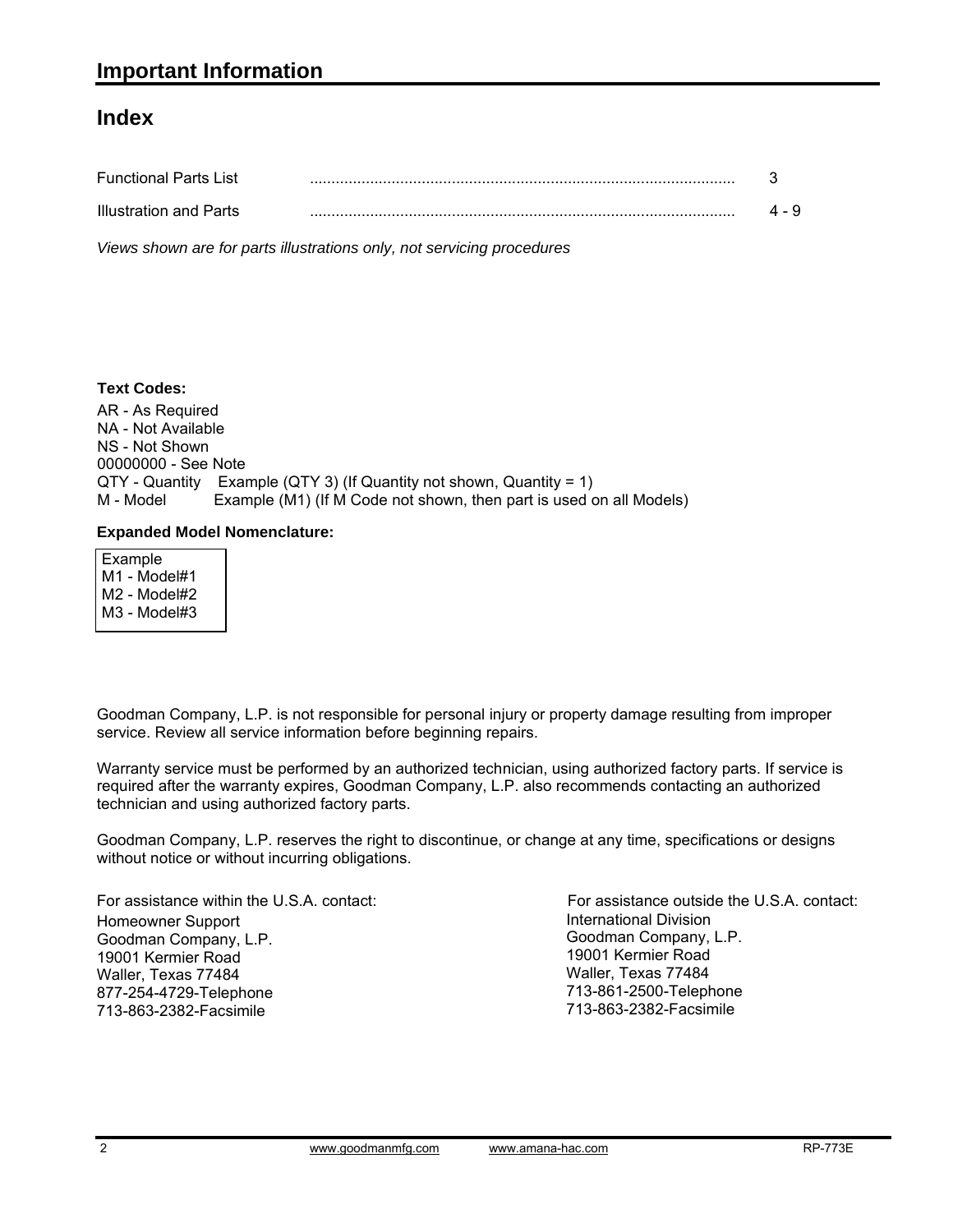#### **Functional Parts**

| Part           |                                                                   |                                            |
|----------------|-------------------------------------------------------------------|--------------------------------------------|
| No:            | <b>Description:</b>                                               |                                            |
|                |                                                                   | <b>Expanded Model Nomenclature</b>         |
| 0151R00081     | 7/8" BALL VALVE (M14, M16, M17, M19)                              | M1 - ASX160181FA                           |
| 0151R00079     | BASE VALVE 3/4" (M1, M2, M3, M4, M5)                              | M2 - ASX160181FB                           |
| 0151R00078     | <b>BASE VALVE 3/8"</b>                                            | M3 - ASX160241FA                           |
| 0151R00080     | BASE VALVE 7/8" (M6, M7, M8, M9, M10, M11,<br>M12, M13, M15, M18) | M4 - ASX160241FB                           |
| CAP050300440CS | CAP, 5/30MFD/440V/DUAL RD (M1, M2)                                | M5 - ASX160241FC                           |
| CAP050350440CS | CAPACITOR 5/35/440V (M3, M4, M5)                                  | M6 - ASX160301FA                           |
| CAP050400440CT | CAPACITOR 5/40/440V/DUAL RD (M6, M7,                              | M7 - ASX160301FB                           |
| CAP050450440CT | CAPACITOR 5/45/440V/DUAL RD (M9, M10,<br>M11, M12, M13, M14)      | M8 - ASX160301FC                           |
| CAP050700440CT | CAPACITOR 5/70/440V/DUAL RD (M15, M16,<br>M17, M18, M19)          | M9 - ASX160361FA                           |
| ZP14K5EPFV130  | COMP, 14650,208/230/60/1 (M1, M2)                                 | M10 - ASX160361FB                          |
| ZP24K5EPFV130  | COMP, 24000, 208/230/60/1 (M6, M7, M8)                            | M11 - ASX160421FA                          |
| ZP29K5EPFV130  | COMP,29000,208/230/60/1 (M9, M10)                                 | M12 - ASX160421FB                          |
| ZP44K5EPFV130  | COMP, 44400, 280/230/60/1 (M15, M16, M17)                         | M13 - ASX160481FA                          |
| ZP49K5EPFV130  | COMP, 49400, 208/230/60/1 (M18, M19)                              | M14 - ASX160481FB                          |
| ZP20K5EPFV130  | COMPRESSOR 20000, 208/230/60/1 (M3, M4,<br>M5)                    | M15 - ASX160601FA                          |
| ZP34K5EPFV130  | COMPRESSOR 34500, 208/230/60/1 (M11,<br>M12)                      | M <sub>16</sub> - ASX <sub>160601FB</sub>  |
| ZP36K5EPFV130  | COMPRESSOR 36200, 208/230/60/1 (M13,                              | M <sub>17</sub> - ASX <sub>160601FC</sub>  |
|                | M14)                                                              | M <sub>18</sub> - ASX <sub>160611</sub> FA |
| 0131M00061     | COND MOTOR 1/4 HP, 1 SP, 8 PL (M13, M14,<br>M18, M19)             | M19 - ASX160611FB                          |
| 0131M00060     | COND MOTOR 1/6 HP, 1 SP, 8 PL (M1, M3,<br>M6, M9, M11)            |                                            |
| 0131M00753     | COND MOTOR, 1/6HP, 1SP, 8PL, AL (M2, M4,<br>M5, M7, M8, M10, M12) |                                            |
| 0131M00401     | COND MOTOR, ECM (M15, M16, M17)                                   |                                            |

#### **SPECIAL PARTS**

| 0161R00008P | AMANA LOGO CAP  |
|-------------|-----------------|
| 0161R00010P | AMANA NAMEPLATE |

M17)

571006600 CoreSense Module

CONT1P025024V CONTACTOR 25 AMP, 1P, 24V (M1, M2, M3, M4, M5, M6, M7, M8, M9, M10) CONT1P030024V CONTACTOR 30 AMP, 1P, 24V (M11, M12,

0130R00056 CUT-OUT SWITCH, HIGH PRESSURE 0150M00008 FAN BLADE 22" TNT2203-25 (M1, M2, M3, M4, M5, M6, M7, M8, M9, M10) 10625738 FAN BLADE 26" ALUM CCW (M11, M12, M13, M14, M18, M19) 0150M00010 FAN BLADE 26" ALUM CCW (M15, M16, M17) 0163R00003 HEATER, CRANKCASE 230V 40W (M15, M16,

M13, M14, M15, M16, M17, M18, M19)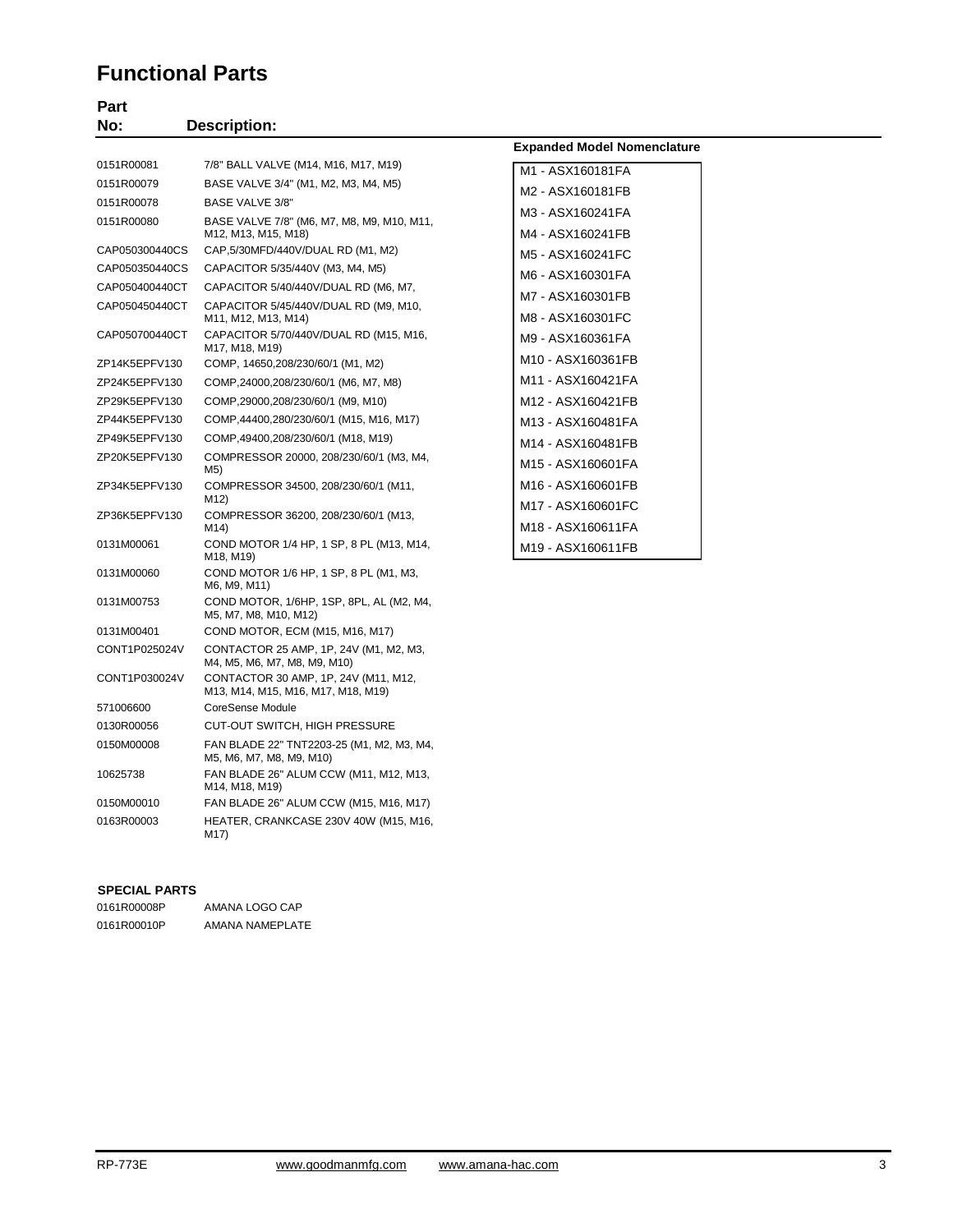## **Control Box**



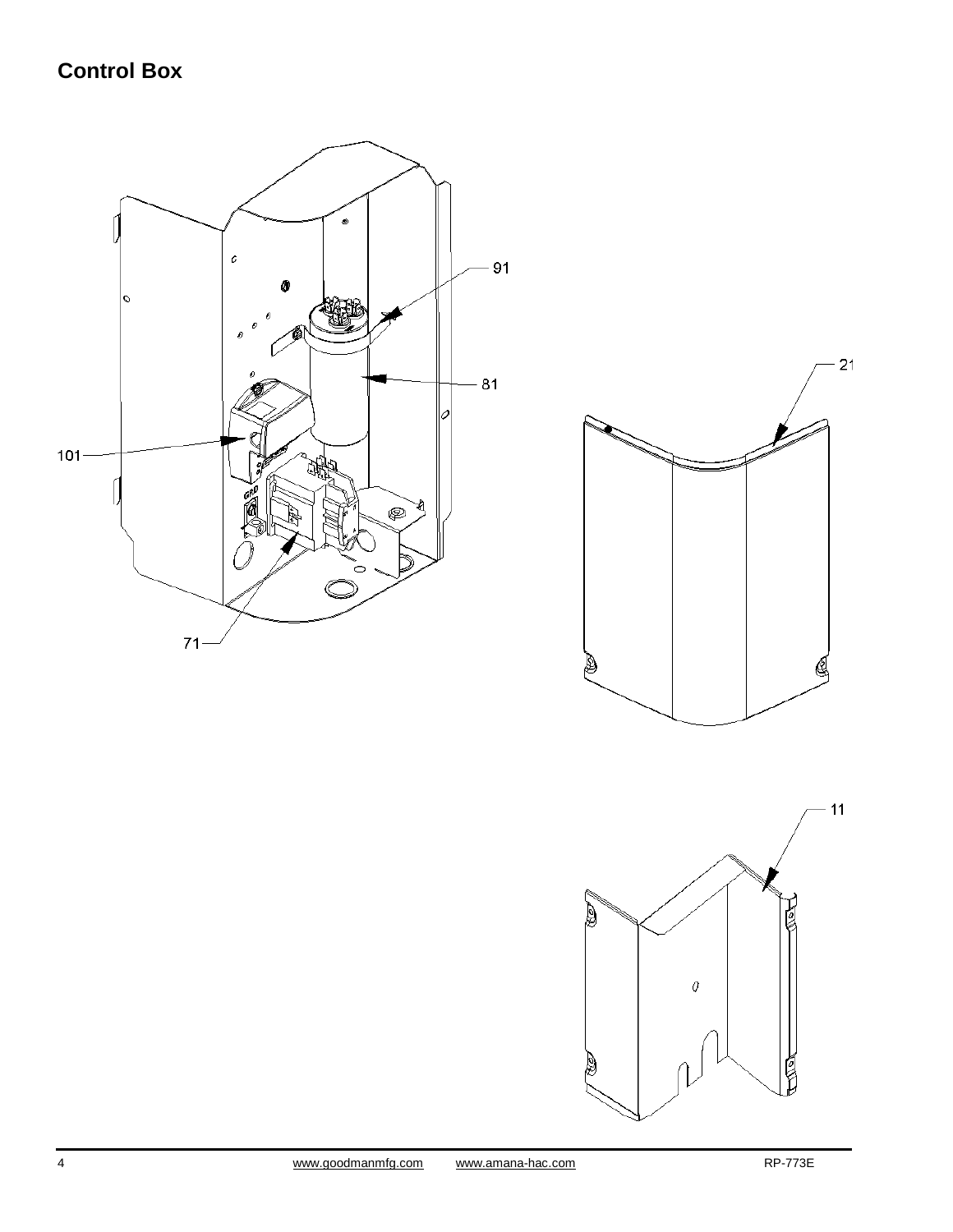### **Control Box**

|           | <b>Ref. Part</b>                   |                                                                            | <b>Ref. Part</b> |                     |  |  |
|-----------|------------------------------------|----------------------------------------------------------------------------|------------------|---------------------|--|--|
|           | No: No:                            | <b>Description:</b>                                                        | No: No:          | <b>Description:</b> |  |  |
|           | Image 1:                           |                                                                            |                  |                     |  |  |
| 11        | 0121R00316PDG                      | PANEL, LOWER ACCESS PNT (M9, M10, M13,<br>M14, M18, M19)                   |                  |                     |  |  |
| 11        | 0121R00318PDG                      | PANEL, LOWER ACCESS PNT (M15, M16, M17)                                    |                  |                     |  |  |
| 11        | 0121R00319PDG                      | PANEL, LOWER ACCESS PNT (M6, M7, M8, M11,<br>M12)                          |                  |                     |  |  |
| 11        | 0121R00663PDG                      | PANEL, LOWER ACCESS PNT (M1, M2, M3, M4,<br>M5)                            |                  |                     |  |  |
| 21        | 0121R00053PDG                      | <b>CONTROL COVER</b>                                                       |                  |                     |  |  |
| 71        | CONT1P025024V                      | CONTACTOR 25 AMP, 1P, 24V (M1, M2, M3, M4,<br>M5, M6, M7, M8, M9, M10)     |                  |                     |  |  |
| 71        | CONT1P030024V                      | CONTACTOR 30 AMP, 1P, 24V (M11, M12, M13,<br>M14, M15, M16, M17, M18, M19) |                  |                     |  |  |
| 81        | CAP050300440CS                     | CAP,5/30MFD/440V/DUAL RD (M1, M2)                                          |                  |                     |  |  |
| 81        | CAP050350440CS                     | CAPACITOR 5/35/440V (M3, M4, M5)                                           |                  |                     |  |  |
| 81        | CAP050400440CT                     | CAPACITOR 5/40/440V/DUAL RD (M6, M7, M8)                                   |                  |                     |  |  |
| 81        | CAP050450440CT                     | CAPACITOR 5/45/440V/DUAL RD (M9, M10, M11,<br>M12, M13, M14)               |                  |                     |  |  |
| 81        | CAP050700440CT                     | CAPACITOR 5/70/440V/DUAL RD (M15, M16, M17,<br>M18, M19)                   |                  |                     |  |  |
| 91        | 4400065                            | <b>CAPACITOR STRAP</b>                                                     |                  |                     |  |  |
| 101       | 571006600                          | <b>CoreSense Module</b>                                                    |                  |                     |  |  |
| <b>NS</b> | 0161R00010P                        | AMANA NAMEPLATE                                                            |                  |                     |  |  |
|           | <b>Expanded Model Nomenclature</b> |                                                                            |                  |                     |  |  |
|           | M1 - ASX160181FA                   |                                                                            |                  |                     |  |  |
|           | M2 - ASX160181FB                   |                                                                            |                  |                     |  |  |
|           | M3 - ASX160241FA                   |                                                                            |                  |                     |  |  |
|           | M4 - ASX160241FB                   |                                                                            |                  |                     |  |  |
|           | M5 - ASX160241FC                   |                                                                            |                  |                     |  |  |
|           | M6 - ASX160301FA                   |                                                                            |                  |                     |  |  |
|           | M7 - ASX160301FB                   |                                                                            |                  |                     |  |  |
|           | M8 - ASX160301FC                   |                                                                            |                  |                     |  |  |
|           | M9 - ASX160361FA                   |                                                                            |                  |                     |  |  |

M10 - ASX160361FB M11 - ASX160421FA M12 - ASX160421FB M13 - ASX160481FA M14 - ASX160481FB M15 - ASX160601FA M16 - ASX160601FB M17 - ASX160601FC M18 - ASX160611FA M19 - ASX160611FB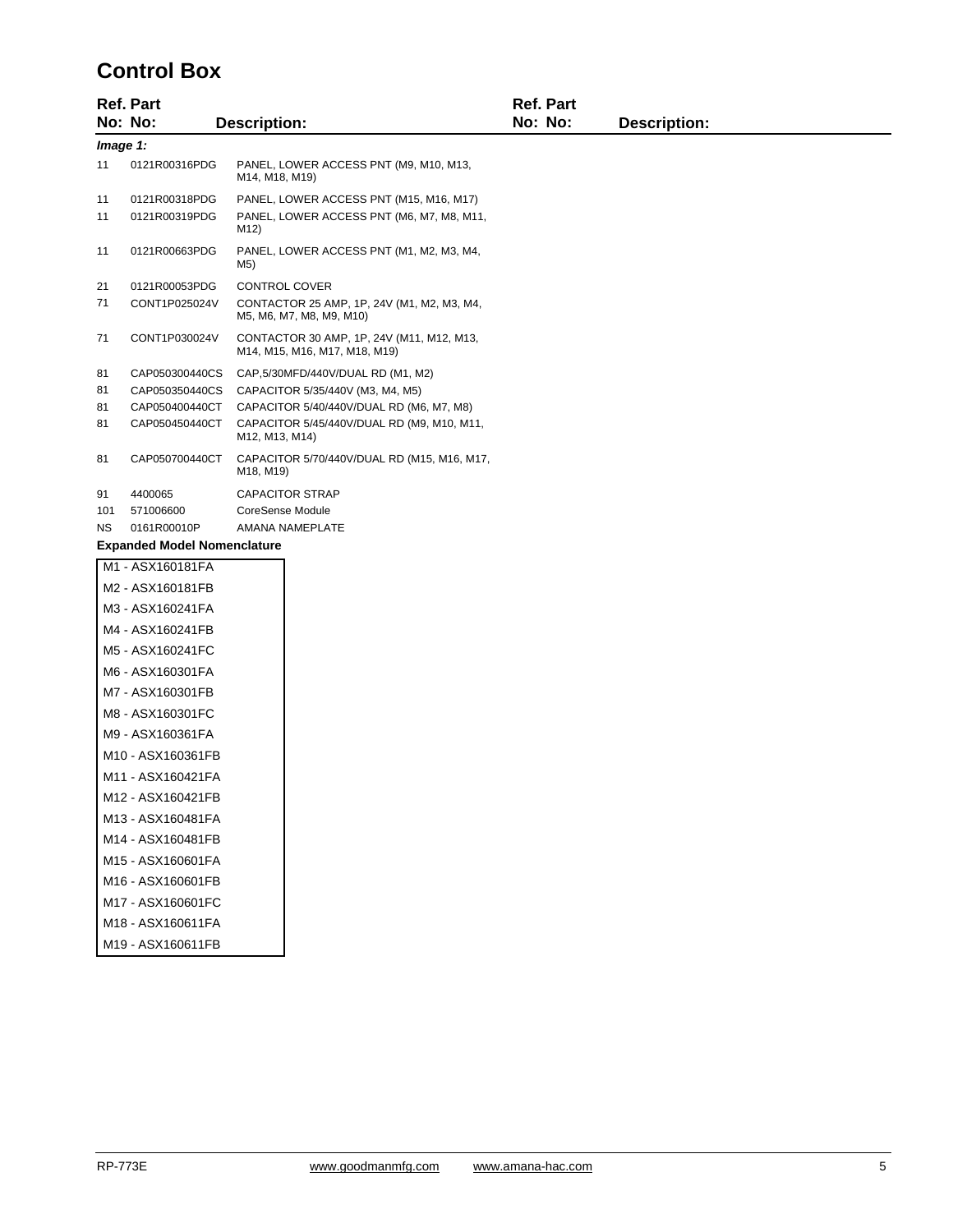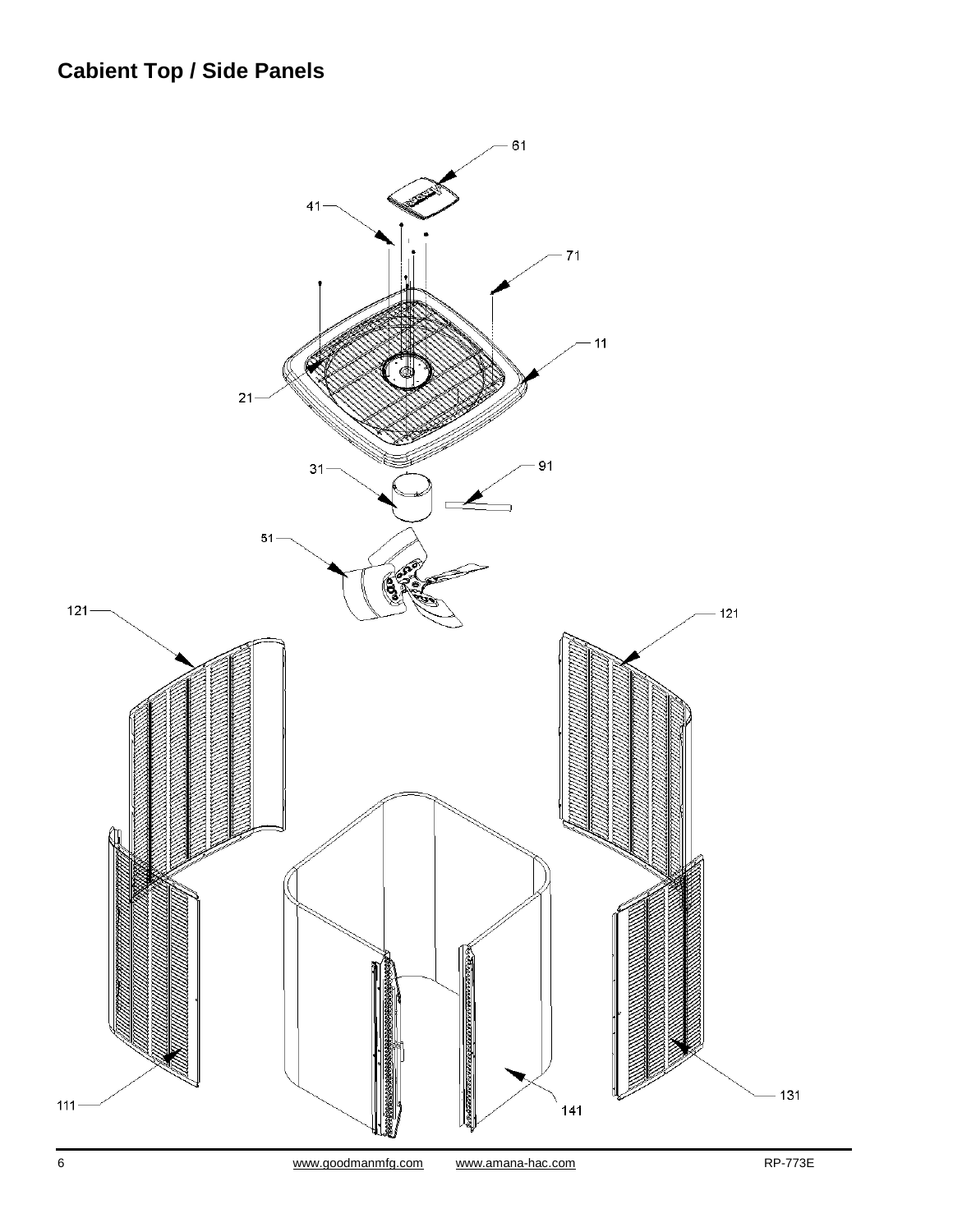# **Cabient Top / Side Panels**

|            | <b>Ref. Part</b>                 |                                                                                             |            | <b>Ref. Part</b>                          |                                                                           |
|------------|----------------------------------|---------------------------------------------------------------------------------------------|------------|-------------------------------------------|---------------------------------------------------------------------------|
|            | No: No:                          | <b>Description:</b>                                                                         |            | No: No:                                   | <b>Description:</b>                                                       |
| Image 1:   |                                  |                                                                                             | Image 1:   |                                           |                                                                           |
| 11         | 0121R00011PDG                    | VENTURI TOP PANEL 29" (M1, M2, M3, M4, M5,<br>M6, M7, M8, M9, M10)                          | 141<br>141 | 0201R00236<br>0201R00296                  | COIL TUBING ASSY (M9, M10)<br>COIL TUBING ASSY (M1, M2, M3, M4, M5)       |
| 11         | 0121R00013PDG                    | VENTURI TOP PANEL 35" (M11, M12, M13, M14,<br>M15, M16, M17, M18, M19)                      | 141<br>141 | 0201R00311<br>0201R00315                  | COIL TUBING ASSY (M11, M12)<br>COIL TUBING ASSY (M6, M7, M8)              |
| 21         | 0152R00011                       | GRILLE, WIRE 29" TOP (M1, M2, M3, M4, M5, M6,<br>M7, M8, M9, M10)                           | 141<br>141 | 0201R00433<br>0201R00434                  | COIL TUBING ASSY (M13, M14, M18, M19)<br>COIL TUBING ASSY (M15, M16, M17) |
| 21         | 0152R00014                       | GRILLE, WIRE 35" TOP (M11, M12, M13, M14,<br>M15, M16, M17, M18, M19)                       |            | M1 - ASX160181FA                          | <b>Expanded Model Nomenclature</b>                                        |
| 31         | 0131M00061                       | COND MOTOR 1/4 HP, 1 SP, 8 PL (M13, M14, M18,<br>M19)                                       |            | M2 - ASX160181FB                          |                                                                           |
| 31         | 0131M00060                       | COND MOTOR 1/6 HP, 1 SP, 8 PL (M1, M3, M6,<br>M9, M11)                                      |            | M3 - ASX160241FA<br>M4 - ASX160241FB      |                                                                           |
| 31         | 0131M00753                       | COND MOTOR, 1/6HP, 1SP, 8PL, AL (M2, M4, M5,<br>M7, M8, M10, M12)                           |            | M5 - ASX160241FC<br>M6 - ASX160301FA      |                                                                           |
| 31         | 0131M00401                       | COND MOTOR, ECM (M15, M16, M17)                                                             |            | M7 - ASX160301FB                          |                                                                           |
| 41         | M0280801                         | HEX NUT (M1, M2, M3, M4, M5, M6, M7, M8, M9,<br>M10, M11, M12, M13, M14, M18, M19)          |            | M8 - ASX160301FC                          |                                                                           |
| 41         | B1393024                         | LOCK NUT (M15, M16, M17)                                                                    |            | M9 - ASX160361FA                          |                                                                           |
| 51         | 0150M00008                       | FAN BLADE 22" TNT2203-25 (M1, M2, M3, M4, M5,                                               |            | M10 - ASX160361FB                         |                                                                           |
|            |                                  | M6, M7, M8, M9, M10)                                                                        |            | M11 - ASX160421FA                         |                                                                           |
| 51         | 0150M00010                       | FAN BLADE 26" ALUM CCW (M15, M16, M17)                                                      |            | M <sub>12</sub> - ASX <sub>160421FB</sub> |                                                                           |
| 51         | 10625738                         | FAN BLADE 26" ALUM CCW (M11, M12, M13, M14,                                                 |            | M13 - ASX160481FA                         |                                                                           |
|            |                                  | M18, M19)                                                                                   |            | M14 - ASX160481FB                         |                                                                           |
| 61         | 0161R00008P                      | AMANA LOGO CAP                                                                              |            | M15 - ASX160601FA                         |                                                                           |
| 71<br>91   | 0163M00003P<br>0161R00002P       | SCREW #10 X 1/2, A, SLOT, SR, BLACK (QTY 6)<br>CONDUIT (M1, M2, M3, M4, M5, M6, M7, M8, M9, |            |                                           |                                                                           |
|            |                                  | M10)                                                                                        |            | M <sub>16</sub> - ASX <sub>160601FB</sub> |                                                                           |
| 91         | 0161R00004P                      | CONDUIT (M11, M12, M13, M14, M18, M19)                                                      |            | M17 - ASX160601FC                         |                                                                           |
| 111        | 0121R00203PLGB                   | LOUVERED SIDE PANEL (M9, M10)                                                               |            | M18 - ASX160611FA                         |                                                                           |
| 111        | 4400464PLGB                      | LOUVERED SIDE PANEL [LT OF CNTL PNL]<br>(M15, M16, M17)                                     |            | M19 - ASX160611FB                         |                                                                           |
| 111        | 0121R00200PLGB                   | LOUVERED SIDE PANEL [LT OF CNTL PNL] (M1,<br>M2, M3, M4, M5)                                |            |                                           |                                                                           |
| 111        | 0121R00202PLGB                   | LOUVERED SIDE PANEL [LT OF CNTL PNL] (M6,<br>M7, M8)                                        |            |                                           |                                                                           |
| 111        | 0121R00239PLGB                   | LOUVERED SIDE PANEL [LT OF CNTL PNL] (M11,<br>M12)                                          |            |                                           |                                                                           |
| 111        | 0121R00240PLGB                   | LOUVERED SIDE PANEL [LT OF CNTL PNL] (M13,<br>M14, M18, M19)                                |            |                                           |                                                                           |
| 121        | 0121R00204PLGB                   | LOUVERED SIDE PANEL (M1, M2, M3, M4, M5)                                                    |            |                                           |                                                                           |
| 121        | 0121R00205PLGB                   | LOUVERED SIDE PANEL (M6, M7, M8)                                                            |            |                                           |                                                                           |
| 121        | 0121R00206PLGB                   | LOUVERED SIDE PANEL (M9, M10)                                                               |            |                                           |                                                                           |
| 121<br>121 | 0121R00243PLGB<br>0121R00244PLGB | LOUVERED SIDE PANEL (M11, M12)<br>LOUVERED SIDE PANEL (M13, M14, M18, M19)                  |            |                                           |                                                                           |
| 121        | 4400466PLGB                      | PANEL 2, BENT LOUVER (M15, M16, M17)                                                        |            |                                           |                                                                           |
| 131        | 0121R00193PLG                    | LOUVERED SIDE PANEL [RT OF CNTL PNL] (M1,<br>M2, M3, M4, M5)                                |            |                                           |                                                                           |
| 131        | 0121R00194PLG                    | LOUVERED SIDE PANEL [RT OF CNTL PNL] (M6,<br>M7, M8)                                        |            |                                           |                                                                           |
| 131        | 0121R00195PLG                    | LOUVERED SIDE PANEL [RT OF CNTL PNL] (M9,<br>M10)                                           |            |                                           |                                                                           |
| 131        | 0121R00247PLG                    | LOUVERED SIDE PANEL [RT OF CNTL PNL] (M11,<br>M12)                                          |            |                                           |                                                                           |
| 131        | 0121R00248PLG                    | LOUVERED SIDE PANEL [RT OF CNTL PNL] (M13,<br>M14, M18, M19)                                |            |                                           |                                                                           |
| 131        | 4400468PLG                       | LOUVERED SIDE PANEL [RT OF CNTL PNL] (M15,<br>M16, M17)                                     |            |                                           |                                                                           |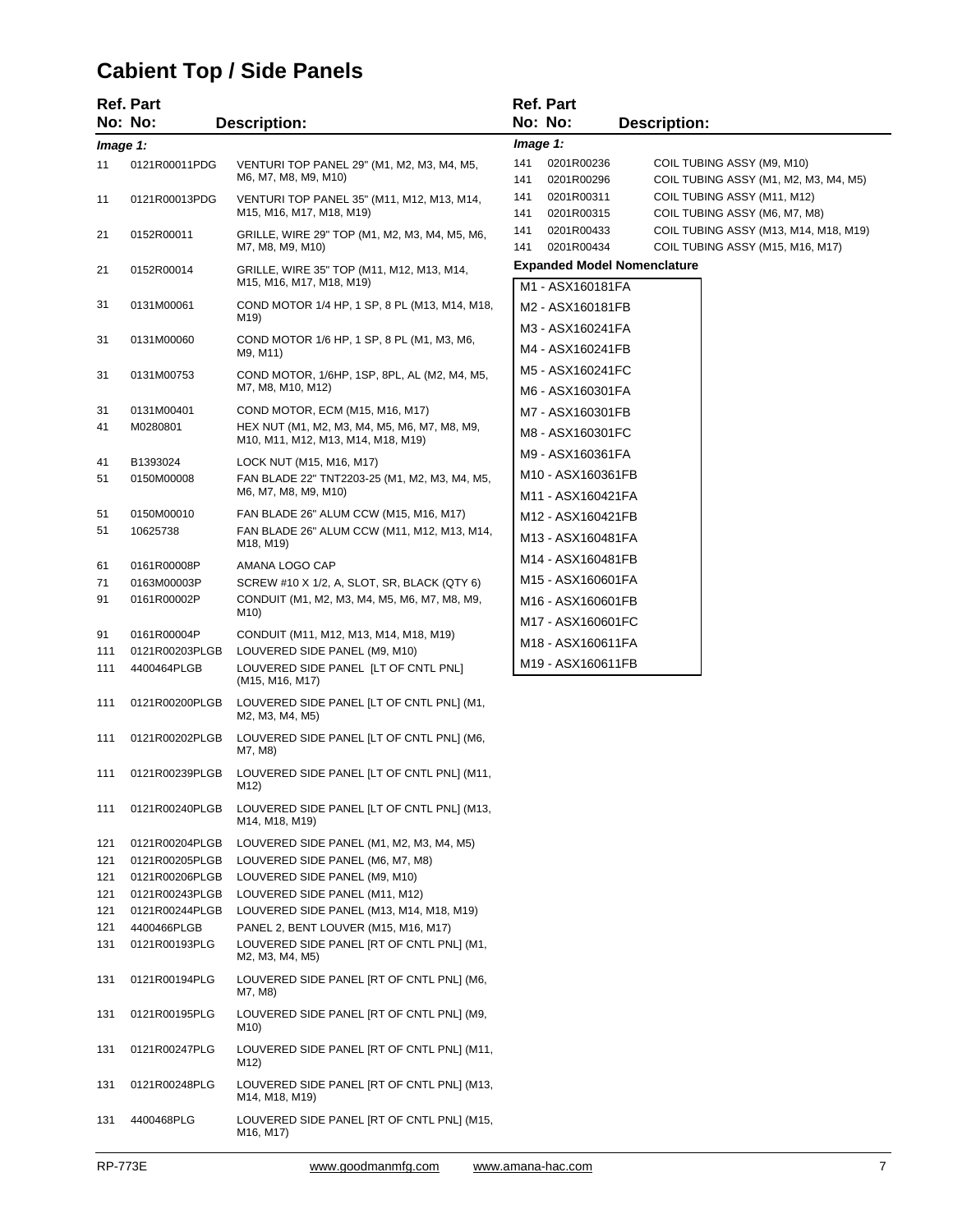# **Compressor / Tubing Assembly**